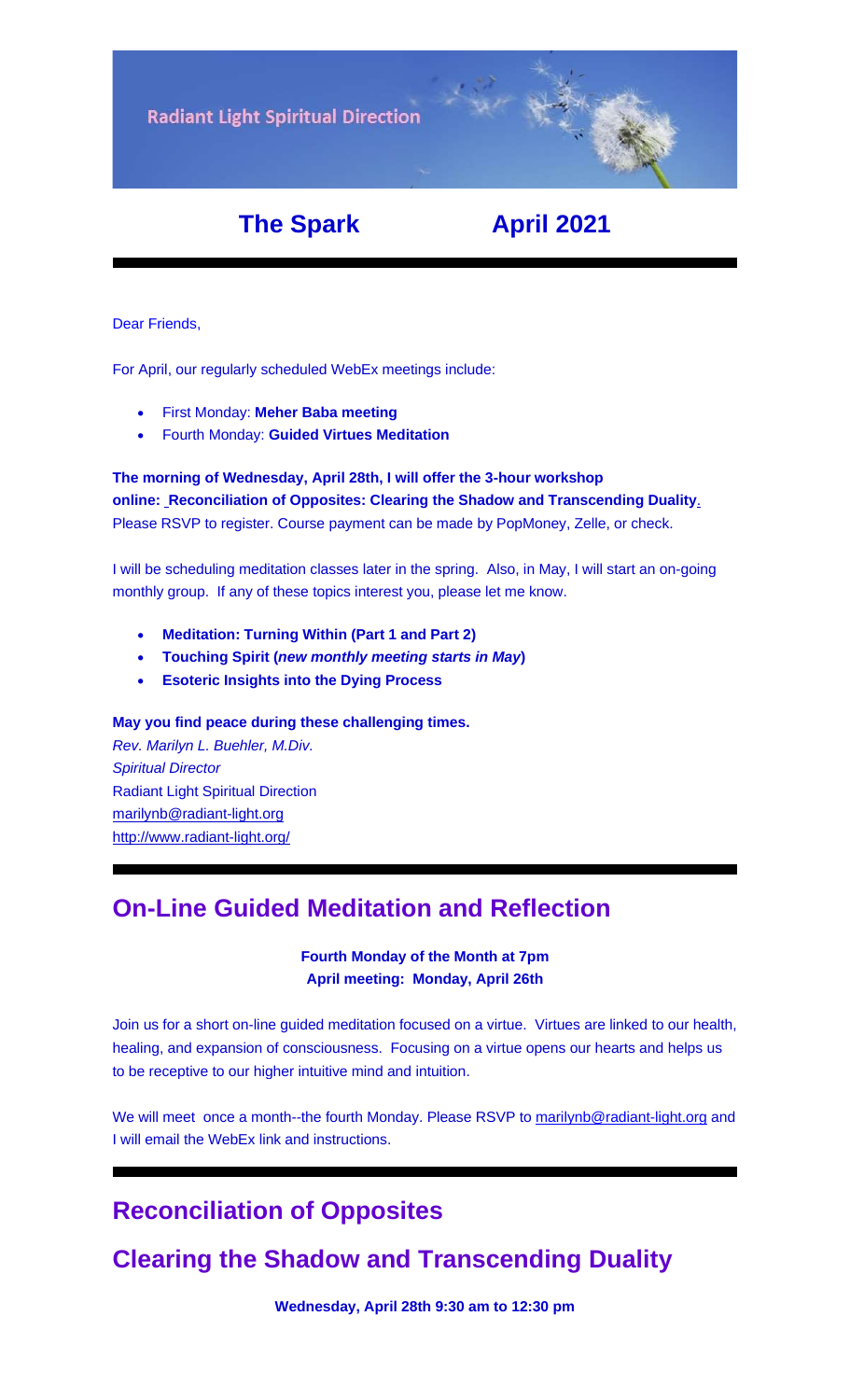Do you sometimes feel stuck, or find yourself in the same situation over and over again? This workshop presents practical and liberating techniques to uncover and release the unconscious emotions and beliefs that may draw these situations to you.

As these states of mind come to light and are released, you will naturally find peace and balance. Learn to gently free yourself, and find balance through simple, powerful, and fast exercises for creating balance and harmony.

This is a fun and enlightening workshop. It helps us see how the ego works and how to be free from its "endless loop".

This class is based on *[The Marriage of Spirit: Enlightened Living in Today's World](https://u18544456.ct.sendgrid.net/ls/click?upn=R-2Bl7NGDLiuME3v4KUDXT9s8V8aHwtcrfP-2FedTAKJSqMCOv2u9MIbDS0f-2BuowiUvYMz7G6VpMvQTnNwvusQvTrmFF2-2FE81LWo6BTzQFwYTlI-3Dlik8_FiQrYGg1YZElR924caalGEP3AHGeF79ulf5jxC9Fbcd8IfoR4p2-2FW0xZvJaX6Y3z75H0Yw3uGmHJTH3azVPJ5HXoQqlNvxrtacG06ak4RKGFXVLG4ywo9U969hRIaoJ28a8nf49iXuRND5ng2cUssSIPB2Gi1lvDsRFa1GOnvfD9XGT5bF9-2FevXrC1rzVgJ3gnL6e0W-2BEmNiLqAY8UFwVOJfyx8sYA3iu4rHY-2F6vvYCBhnqesOdeEjuh6qXE4Voa-2Flcx4YtWoJQZmL7boMEP95FZgsbN1ceKV7EvptV4mYo-3D)* by Leslie Temple-Thurston. No need to read the book, I do my best to make these esoteric concepts accessible to anyone!

Please contact me at [marilynb@radiant-light.org](mailto:marilynb@radiant-light.org) to register.

# **Touching Spirit**

#### **Third Wednesday of each month at 10:00 am to 11:15 am (Pacific) Sliding Scale course fee: \$20 to \$40**

Starting Wednesday, May 19th, this new monthly group meeting will be a blend of guidance in spiritual principles and practices on a selected theme, along with time for questions and to explore the challenges of each participant's unique spiritual path.

Please contact me at [marilynb@radiant-light.org](mailto:marilynb@radiant-light.org) to register.

## **Esoteric Insights into the Dying Process**

I am putting together ideas for a workshop that may include the following:

1. We will watch a DVD by Barbara Karnes, Hospice Nurse, on *New Rules for End of Life Care.*

2. How to be a Spiritual Companion with the dying. What do I say?

3. Esoteric Insights into the Dying Process. Understand the process by which the soul is released from the physical and subtle bodies.

4. Closing the Chakras - after death, this ritual helps release the etheric body from the physical body.

Please contact me at [marilynb@radiant-light.org](mailto:marilynb@radiant-light.org) to learn more.

#### **Virtual Interfaith Field Trip**

**The 2021 Parliament of the World's Religions October 17 - 18, 2021**

We have not had an interfaith field trip in a long time. Mark your calendars! In October, there will be a virtual Parliament of the World's Religions. Take advantage of this enlightening two-day event. Join us and travel by Zoom!